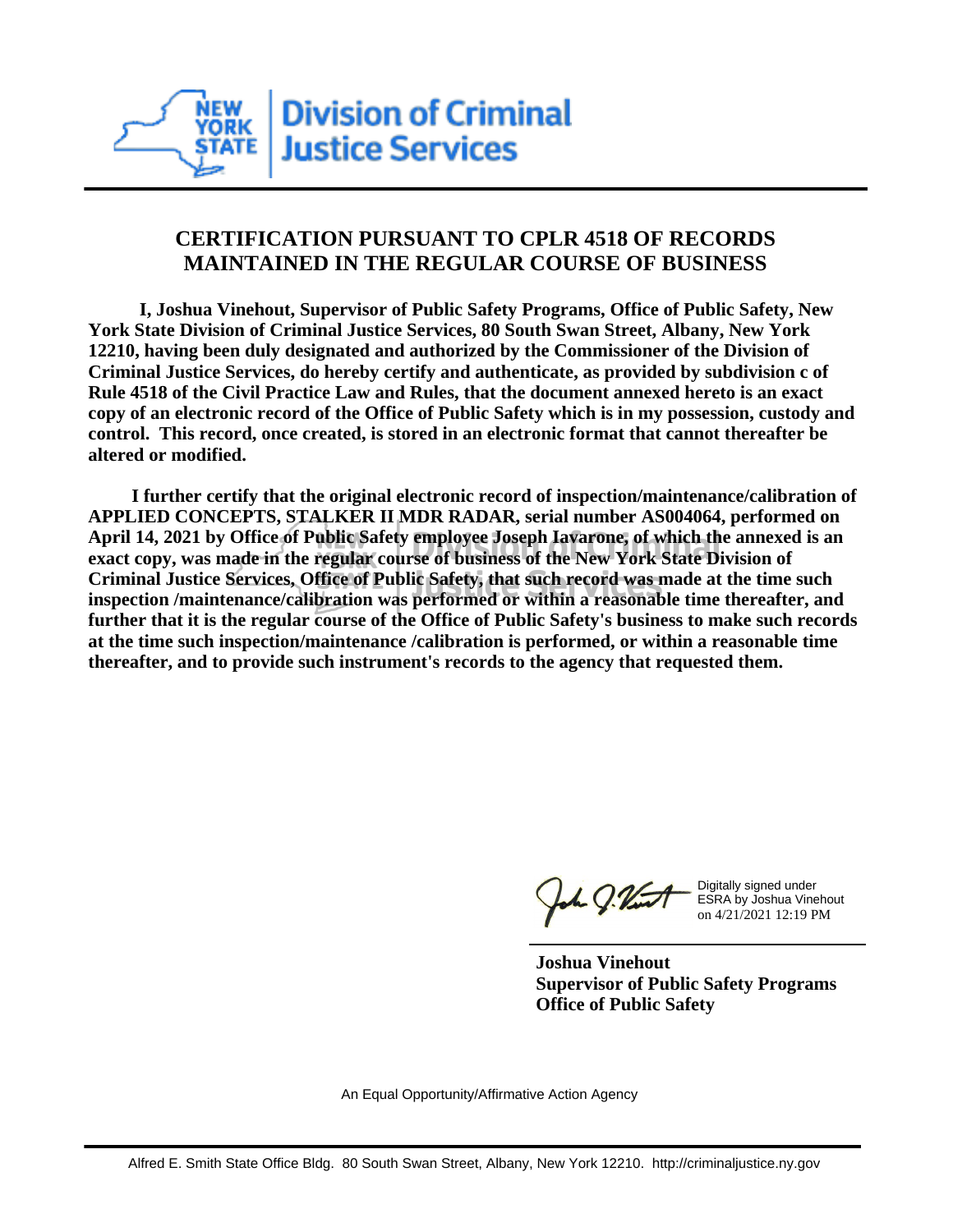## **RADAR RECORD OF INSPECTION / MAINTENANCE / CALIBRATION**

## **Name of Submitting Agency: Stony Point Town Police Department Manufacturer: APPLIED CONCEPTS Model: STALKER II MDR Date: April 14, 2021 Serial Number: AS004064**

 **I hereby certify that APPLIED CONCEPTS RADAR, model STALKER II MDR, serial number AS004064/ / N/A / / N/A, has been calibrated using standards whose accuracies are established by the National Bureau of Standards, or have been derived by the ratio type of self calibration techniques. Calibration has been effected by controlled tests performed on the date indicated above.**

| <b>Test No</b> | <b>Internal Standard</b>                   | <b>Test Result</b> |
|----------------|--------------------------------------------|--------------------|
|                | <b>PAS MPH</b>                             | <b>PAS MPH</b>     |
| <b>Test No</b> | <b>Certification Standard (Stationary)</b> | <b>Test Result</b> |
|                | 40 MPH                                     | 40 MPH             |
|                | <b>25 MPH</b><br>YORK                      | <b>25 MPH</b>      |
| <b>Test No</b> | <b>Certification Standard (Moving)</b>     | <b>Test Result</b> |
|                | <b>40 MPH</b>                              | 15 MPH             |
|                | <b>25 MPH</b>                              |                    |

**Turning Fork Certification / Date of Certification: April 14, 2021**

| <b>Serial Number</b> | Frequency | <b>Test Result</b> |
|----------------------|-----------|--------------------|
| FB246764             | 4164 HZ   | 40 MPH             |

**The above stated tuning fork has been tested and found to oscillate at 4164 Hertz. It will cause a calibration signal of 40 MPH when used with a Doppler traffic radar operating at 34,700 Mhz.**

| <b>Serial Number</b> | Frequency | <b>Test Result</b> |
|----------------------|-----------|--------------------|
| FA145720             | 2613 HZ   | 25 MPH             |

**The above stated tuning fork has been tested and found to oscillate at 2613 Hertz. It will cause a calibration signal of 25 MPH when used with a Doppler traffic radar operating at 34,700 Mhz.**

 **I further certify that the entries made in these records were made at the time that the inspection /maintenance/calibration of the above identified RADAR was performed, or within a reasonable time thereafter.**

 *page 1 of 2* 

Digitally signed under ESRA by Joseph Iavarone on 4/14/2021 2:00 PM

**Joseph Iavarone Highway Safety Equipment Technician Office of Public Safety**

**\_\_\_\_\_\_\_\_\_\_\_\_\_\_\_\_\_\_\_\_\_\_\_\_\_\_\_\_\_\_\_\_\_\_\_\_\_**